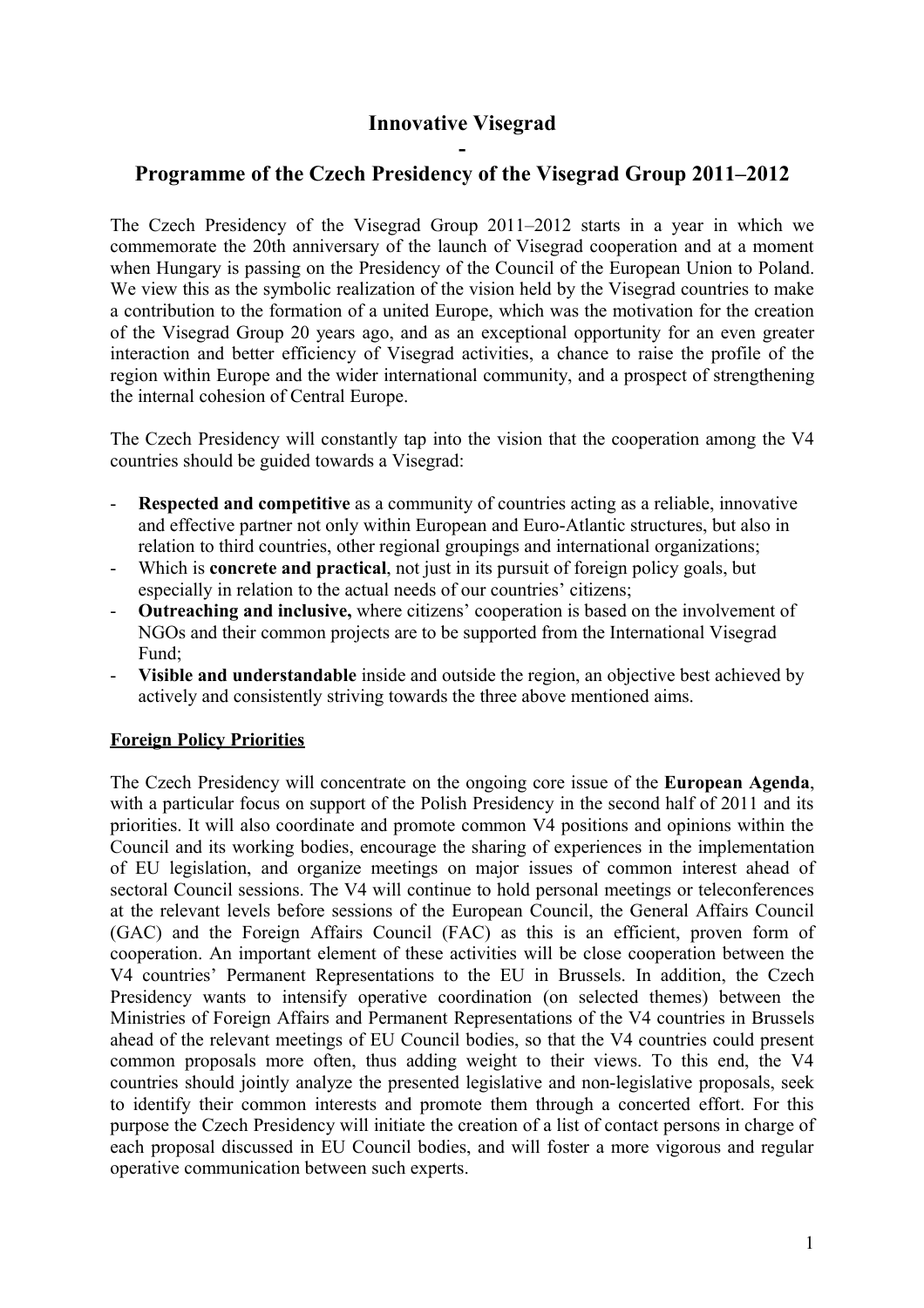A pivotal EU theme on which the Czech Presidency will focus is the **multiannual financial framework for the period after 2013**, with particular reference to the future of the cohesion and the common agricultural policy. Debates will continue, at seminars and consultations, on developments in the staffing of the **EEAS**, with a view to an equitable representation of all EU Member States, on a common approach to be taken by V4 countries, and on a **mutual support of candidates** to EU bodies and institutions with an eye to ensuring an effective representation of the V4 countries. The V4 will aim to increase synergy between the EEAS and national diplomatic services. We are interested in initiating a V4 debate on cooperation in the field of Common Security and Defence Policy and identification of common interests (e.g. the staffing of the EDA)—as well as a debate on enhanced engagement of Eastern Partners. Other important areas include the implementation of measures arising from the White Paper on the Future of European Transport Policy to 2050, cooperation in the formulation of common positions on the revision of the Trans-European Network - Transport policy, opportunities to build and develop shared inland waterways, and cooperation on climate change issues, including the implementation of the climate and energy package: regulations, along with the formulation of a joint strategy on current developments in international negotiations on a new global climate pact agreement and preparations for the situation after 2012.

A major Visegrad theme is **energy**, coordination of common positions towards EU, especially the joint approach to the promotion of a common European external energy policy, cooperation in sustainable energy, the support of projects of common interest in the debate on the new energy infrastructure package and the diversification of existing resources (including the potential of unconventional resources and LNG) and routes (e.g. an emphasis on a regional connection within V4 and to other countries). The Presidency will promote project coordination and joint action within the EU, namely as regards the new alternative oil supply scheme for Central Europe in relation to the future of the Druzhba oil pipeline. As regards gas, the Czech Presidency will revive the discussion on the Southern Corridor projects **(including Nabucco pipeline)** at the European level and, in the context of this project, put greater emphasis on the use of Caspian area resources. In general, the Czech Republic will support further development of the North-South connections and will take an active part in the High Level Group in V4+EC+BG+RO format. It will continue its intensive involvement in the V4 High Level Energy Expert Group and its working subgroups as well.

Strengthening Trans-Atlantic relations (including EU-US relations) through intensive cooperation between the United States and the Visegrad as well as the NATO Summit in the USA will be important foreign policy priorities of the V4.

The Czech Presidency will support an increase of V4 activities within the **Eastern** Partnership in accordance with the joint statement on the Eastern Partnership adopted by Visegrad countries with Germany at their Ministerial meeting in March 2011 in Bratislava and with the aim to have a successful Eastern Partnership Summit during the Polish EU Presidency. This subject should be cropping up in consultations with partner countries, in support for the momentum of the Eastern Partnership (EaP) within the EU, and in joint projects for these countries. In addition to exchanges of information on national EaP support plans and the proposal for their synergy, we believe it is important to provide an adequate financing of the EU policy towards the Eastern partners, with regard to the ongoing review of the ENP and the anticipated debate on the new financial framework for the period after 2013. The Visegrad countries should also work with each other on the drafting and implementation of projects to strengthen and streamline the existing capacities of EaP partner countries for the disbursement of ENPI funding. In line with the operations of the International Visegrad Fund,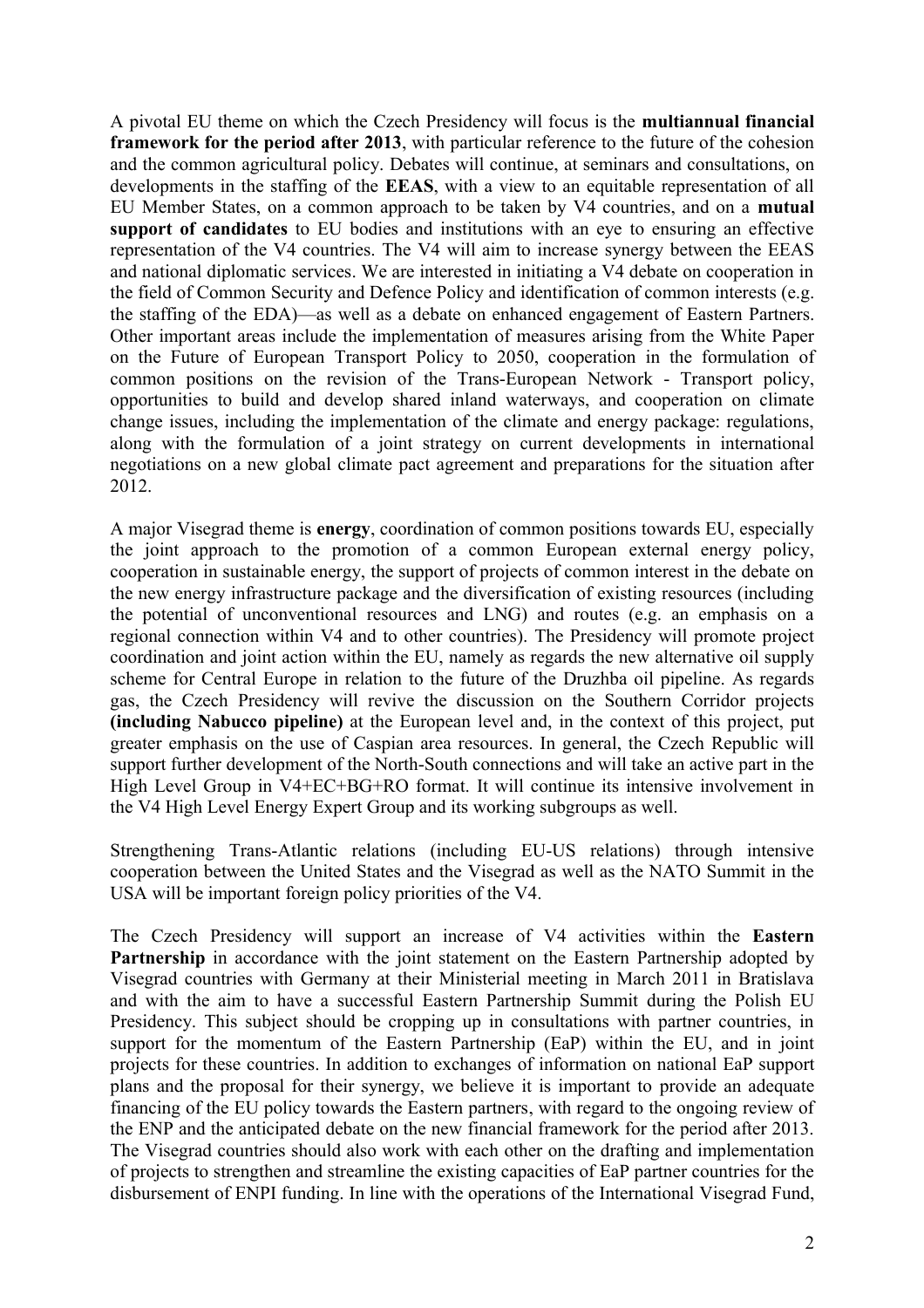joint follow-up projects need to be identified in selected spheres of EaP influence (e.g. interpersonal contact—mobility, university cooperation and education) and incorporated into project cycles in the implementation of the EaP's multilateral dimension. The Presidency also intends to initiate a discussion on a possible extension of the International Visegrad Fund's grant schemes in this field. Upon the successive last ten years of the Fund, it is worth exploring the possibility of instigating the formation of a similar institution in the region (as well as in the Western Balkans). In addition, the Czech Presidency intends to hold expert consultations with some non-V4 countries, such as Moldova, Georgia, Azerbaijan and Ukraine. One concrete move forward in underscoring the importance of the Eastern Partnership and its countries should be the opening of the Visegrad House in Ukraine, if possible in Crimea.

The European and Euro-Atlantic perspective for the **Western Balkans** is one of the long-term common interests shared by the Visegrad Group countries. The Czech Presidency will continue to support the steps taken by Balkan countries towards EU and NATO integration, and will attempt to identify a particular niche for the Visegrad Group. As the aim is to ensure effective cooperation between the V4 and countries in the region, we envisage consultations on the use of European funds within the V4, followed by pilot consultations on the same subject in a selected country in the region. The output should identify specific V4 opportunities and the specific interests of a respective country in the region, with their gradual incorporation into projects financed from European funds. The Presidency will continue to support development of the International Visegrad Fund's capacity to grant scholarships for students from the region who are applying to study in V4 countries, along with advancements in the flexible development project scheme in the region. The possibility of introducing International Visegrad Fund trustees into the various countries of the region to disseminate information about what the Fund can offer should be considered. The specific involvement of the V4 countries in the Western Balkans, as well as the International Visegrad Fund's operations here, will be on the agenda of the meeting between the V4 and Western Balkan foreign ministers in autumn 2011.

V4 countries have a common interest in ensuring that the potential of new Member States and their **transition experience is recognized in the EU's development cooperation**. Attention, therefore, will focus on the greater coordination of development cooperation issues and on joint action so that our comparative advantage arising from our knowledge of transition processes is properly reflected in the new programming documents and budgets. We also recognize the importance of improving cooperation between diplomatic missions in the promotion of democracy by exchanges of information on their projects and activities, along with better training on the subjects of the promotion of democracy and collaboration with civil society for diplomats as they take on new postings. The practical upside of this could be a brief guide on best practices and prospects for mission staff. Furthermore, in the field of international development cooperation, V4 countries are striving for more efficient donor coordination among themselves.

The unfolding events in North Africa and Middle East call for more visible **activities of the V4 in the EU Southern Neighbourhood**. The Czech Presidency will seek to transfer unique V4 experience and knowledge of democracy building (civic society), transformation (infrastructure building, energy, research and education) and reform processes to these countries in supporting the EU concept of the Partnership for democracy and shared prosperity.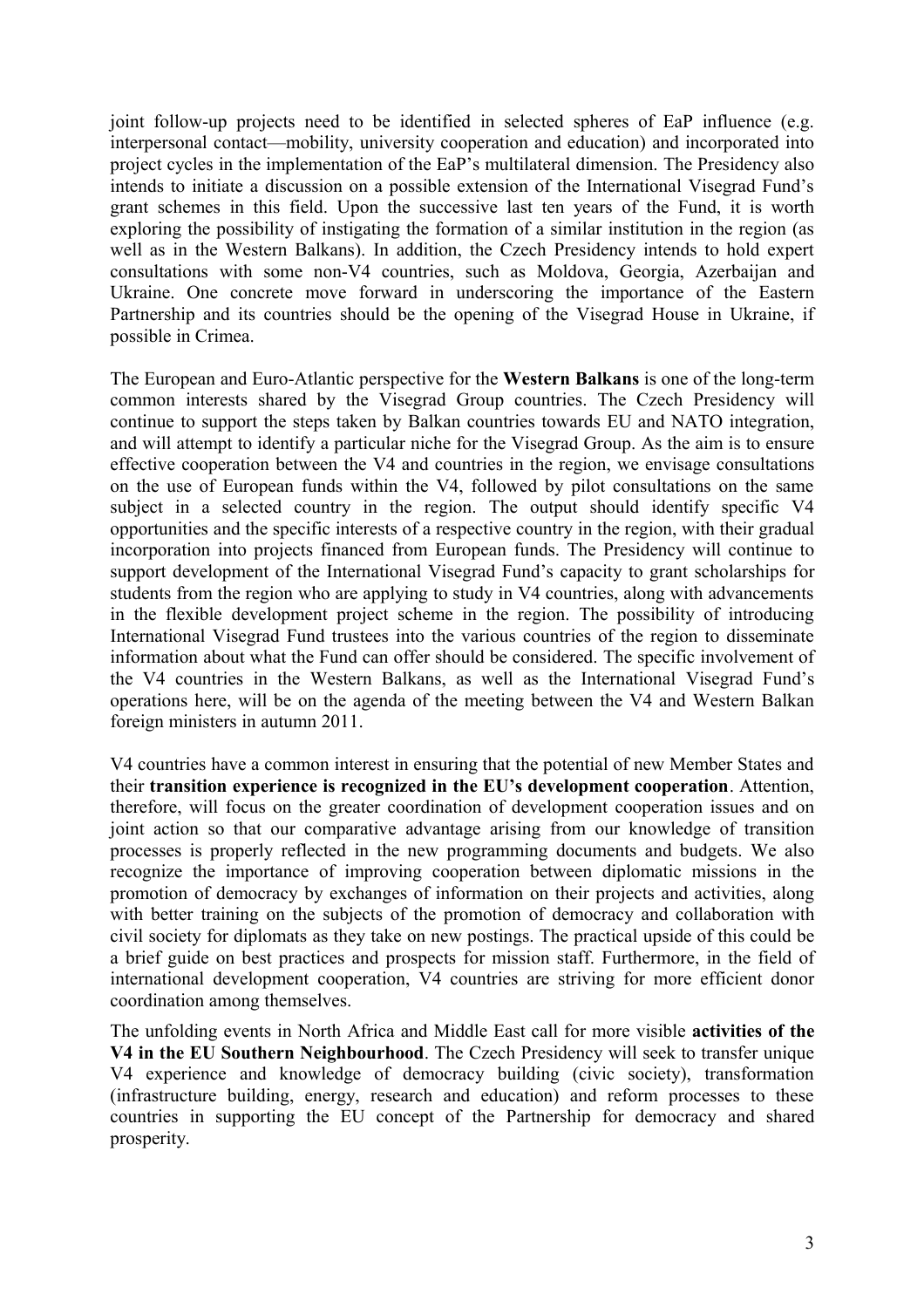The Czech Presidency will continue the **V4+** cooperation with third countries and other regional groupings wherever such collaboration will deliver practical and tangible benefits to both to the given country and the V4 countries and can be furthered by specific projects. Extending the ad hoc cooperation with further third countries should be based on: the official request of the foreign ministry of the respective third country; concrete substance in any sector; definition in advance of the timeframe of such cooperation and a common document where all these factors are stipulated.

The Presidency has also set its sights on the further strengthening of **stability and cohesion in Central Europe**, compounded by targeted cooperation between citizens, NGOs, businesses and many other players from the Visegrad countries. Our broadest goal is to develop and deepen our reciprocity and, above all, to make efforts to ensure that it is reflected in practical, visible steps that are beneficial to our countries' citizens. In this regard, besides foreign policy, we will also place an emphasis on extending cooperation in sectoral policies. Our ongoing efforts to share V4 diplomatic missions, establish Visegrad Houses, place/receive diplomats/consular officers and strengthen cooperation in the provision of consular protection to citizens of other countries beyond the scope of EU standards and representation in the granting of Schengen visas send out a clear signal to civil society. Not least, we will encourage the sharing of experiences related to the application of the Visa Code and collaborate with the Visa Working Party.

The International Visegrad Fund plays an irreplaceable role in maintaining and strengthening ties between the Visegrad countries by promoting interpersonal contact, supporting cultural and scientific cooperation and transferring our experience to other countries. The Czech Republic would like to work with the Fund on the formation of a network of Visegrad thinktanks to address long-term conceptual activities and to analyse and establish positions on current situations and issues. We also expect the Fund to continue its support in current fields while expanding its horizons to encompass subjects, social groups and areas of activity that have been neglected until now.

The Czech Republic also supports in this context the foundation of the Platform of European Memory and Conscience, an initiative led by the Institute for the Study of Totalitarian Regimes, as a priority of the V4 Presidency. The Platform, bringing together institutions and organisations active in the field of coming to terms with the totalitarian past, will facilitate the sharing of experience attained in the V4 countries with other states in a united Europe.

#### **Sector-by-sector priorities**

#### **Ministry for Regional Development**

#### *Coordination of activities within the EU cohesion policy*

- Ongoing cooperation and coordination of meetings at all levels in the implementation and preparation of the future financial framework of EU and in light of the starting negotiation on the Cohesion Policy regulation package;
- Continue to promote mutual cooperation by setting-out common positions in the process of preparing of implementation mechanism of EU Cohesion policy after 2013;
- Ongoing cooperation and coordination of meetings at all levels in the process of preparing of strategic approach of future EU Cohesion policy.

#### *Spatial development*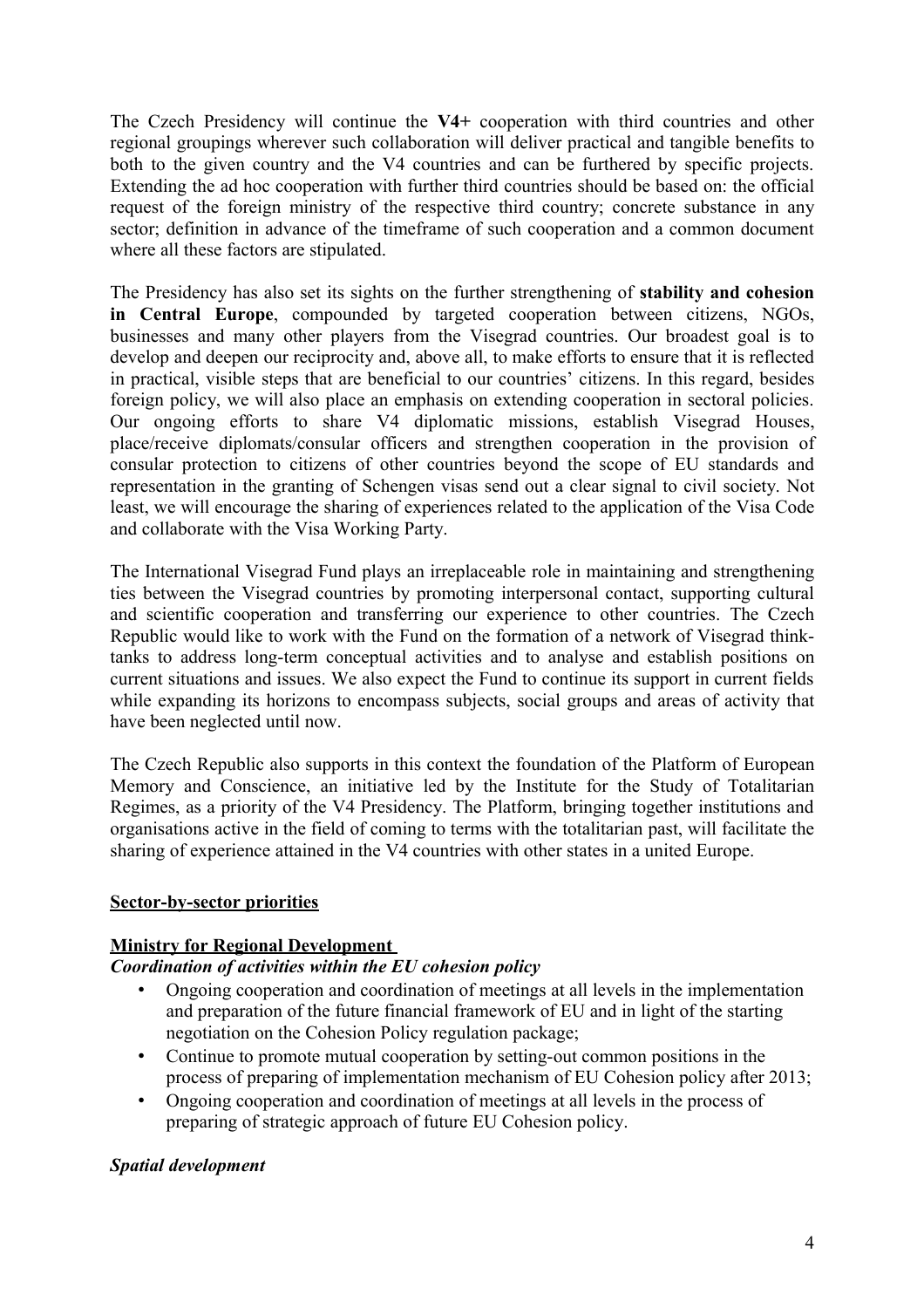• Continuation of activities related to the Common Spatial Development Document the search for various levels where cohesion is lacking in order to identify proposals for development axes and transport networks, with a view to formulating a common spatial development strategy for the V4+2 countries in a European context.

#### *Tourism*

- The continued intensive joint promotion of tourism in the V4 region on distant markets, and an analysis and actions on traditional (Russia, USA, China, Japan) and new prospective destinations (e.g. India, Brazil, the Gulf Countries, Australia, Taiwan);
- V4 marketing campaign—promotion of the V4 brand "European Quartet", brand building, and promotion of the slogan "European Quartet – One Melody" on common tourism events executed in target markets;
- Introduction of uniform marketing tools for focused and intensive cooperation with experts and the media—European Quartet products (advertising spot, brochures, promotional items, joint website, flash and PowerPoint presentations); closer cooperation with private entities in the promotion of speciality products and the attractions of V4 countries;
- Greater cooperation with V4 missions in target markets, coordination of the activities of national tourism headquarters and missions in order to increase the effectiveness of campaigns.

# **Ministry of Transport**

*Revision of TEN-T Policy (*due to be released in July 2011)

- Further coordination of the position of V4 to the new TEN-T guidelines, based on the Joint statement of the position of V4, which was presented to the vice-president of the European Commission S. Kallas and officially approved during the meeting of the V4 transport ministers on 26<sup>th</sup> October 2010 in Vysoké Tatry, Slovakia;
- Enforcing the common interests during the negotiations of the new TEN-T guidelines in the Council of the EU concerning mainly the new financing model of the network and keeping the principles of the cohesion policy, while supporting the modernization, as well as the capacity and network density improvement of North-South and West-East road and railway connections among V4 countries;
- Invitation of other Member States for the common cooperation (V4+) and interconnection of TEN-T to the third countries, in general and to the countries of the Eastern partnership and the West Balkans, in particular.

# *WHITE PAPER—Roadmap to a Single European Transport Area*

• Discussion about the new EU strategic document and further exchange of views on implementing the main targets of the document set up by the Commission.

# *Space Policy*

- Development and exchange of knowledge gained in the Space policy with the aim to support other V4 states on their efforts to joint the European Space Agency;
- Endeavour to establish the Central-European cluster in the field of satellite navigation in order to create the user-friendly background for Galileo programme.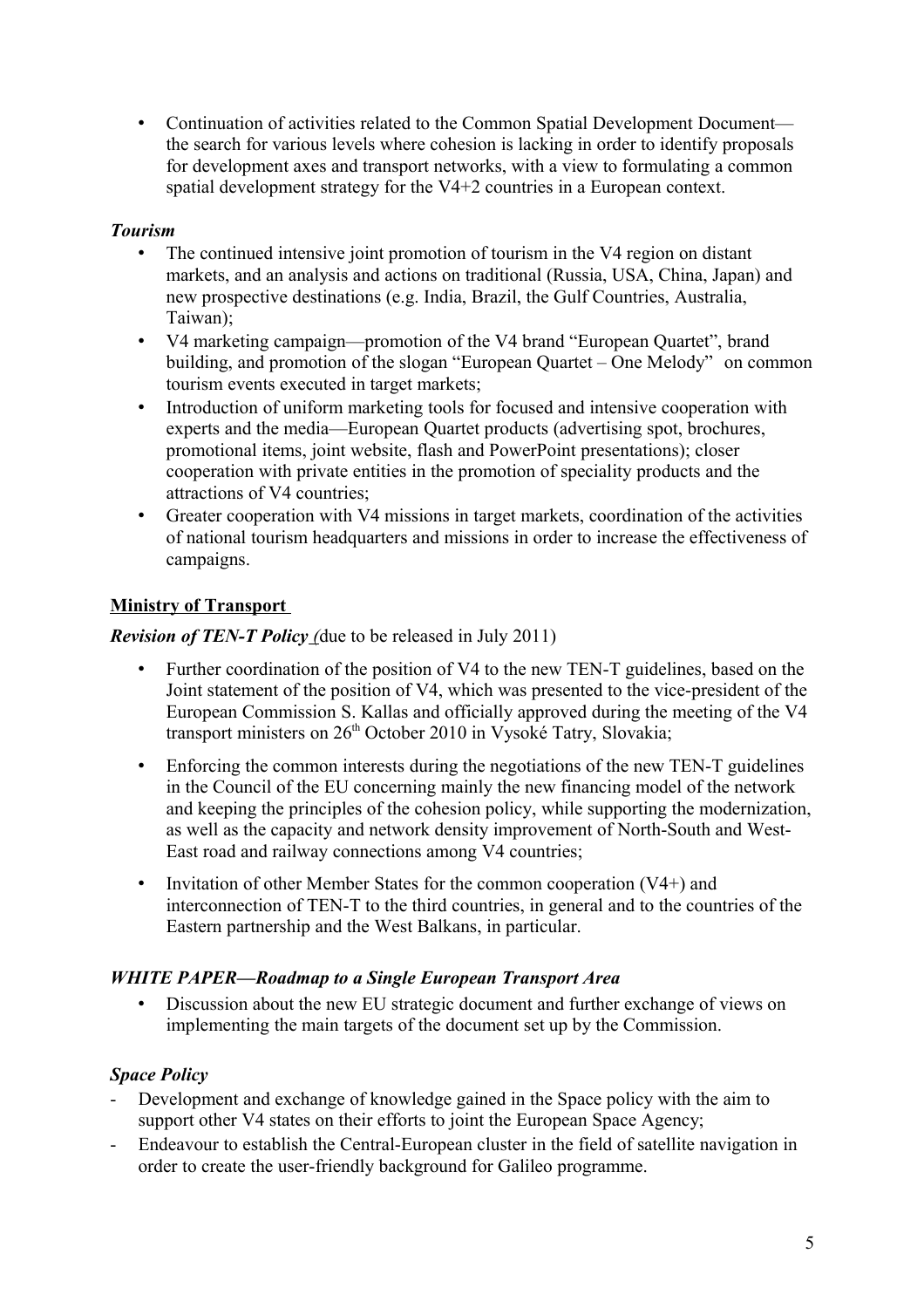# **Ministry of Defence**

#### *Capacity building*

- Development of air force capacities and enhancing cost-effectiveness of their effective use (through multinational solutions (logistic support for helicopters and aircraft, contracting of strategic transportation, common training);
- Regional use of the capacities offered by Centres of Excellence—JCBRN, Military Police, EOD, Military Medicine (in order to increase their potential for NATO and EU purposes);
- Promotion of the Multinational Logistics Coordination Centre to the status of an international organization within NATO;
- Greater interoperability of V4 countries through common mechanisms, standardization and quality assurance;
- Development of capacities employable in framework of Comprehensive Approach to operations;
- Joint development of non-military defence capabilities (HNS, repairs, maintenance, utilization of reserves);
- Improving defence planning (exploring the best practices in strategic planning, use of analytical tools for determining capability requirements; streamlining the processes).

# *Experience of operations, joint operations during missions*

- The sharing of experiences in deployment of forces, and the equipment of the armed forces capability acquisitions of the V4 countries in missions run by the international community, in particular the ISAF;
- Establishment of the V4 EU Battle Group (preparation for the formation of V4 EU BG in the first half of 2016);
- Examination of possibilities of joint participation in NATO and other international operations.

# *Research and development*

- Reconciliation of V4 positions in the award of new EDA projects;
- Cooperation in protection against weapons of mass destruction (WMD), protection against improvised explosive devices (C-IED) and joint tactical air control (JTAC);
- Joint scientific research projects and teams;
- Cooperation and collaboration in the scientific research activities of military schools and educational establishments.

# *Training and education*

- Joint bio-protection training and education, aviation personnel training and language training. Joint exercises of units and staffs assigned to NATO and the EU, training in C-IED, JTAC (both with the participation of Ukraine and Western Balkan countries), training in combined capabilities;
- ERASMUS and cooperation aimed at exchanges of young officers from EU Member States ("Military ERASMUS"), lifelong education, specialized courses, training for senior officers, harmonization of the educational framework (provision of an International Security And Defence Course);
- Joint use of training facilities, including airspace.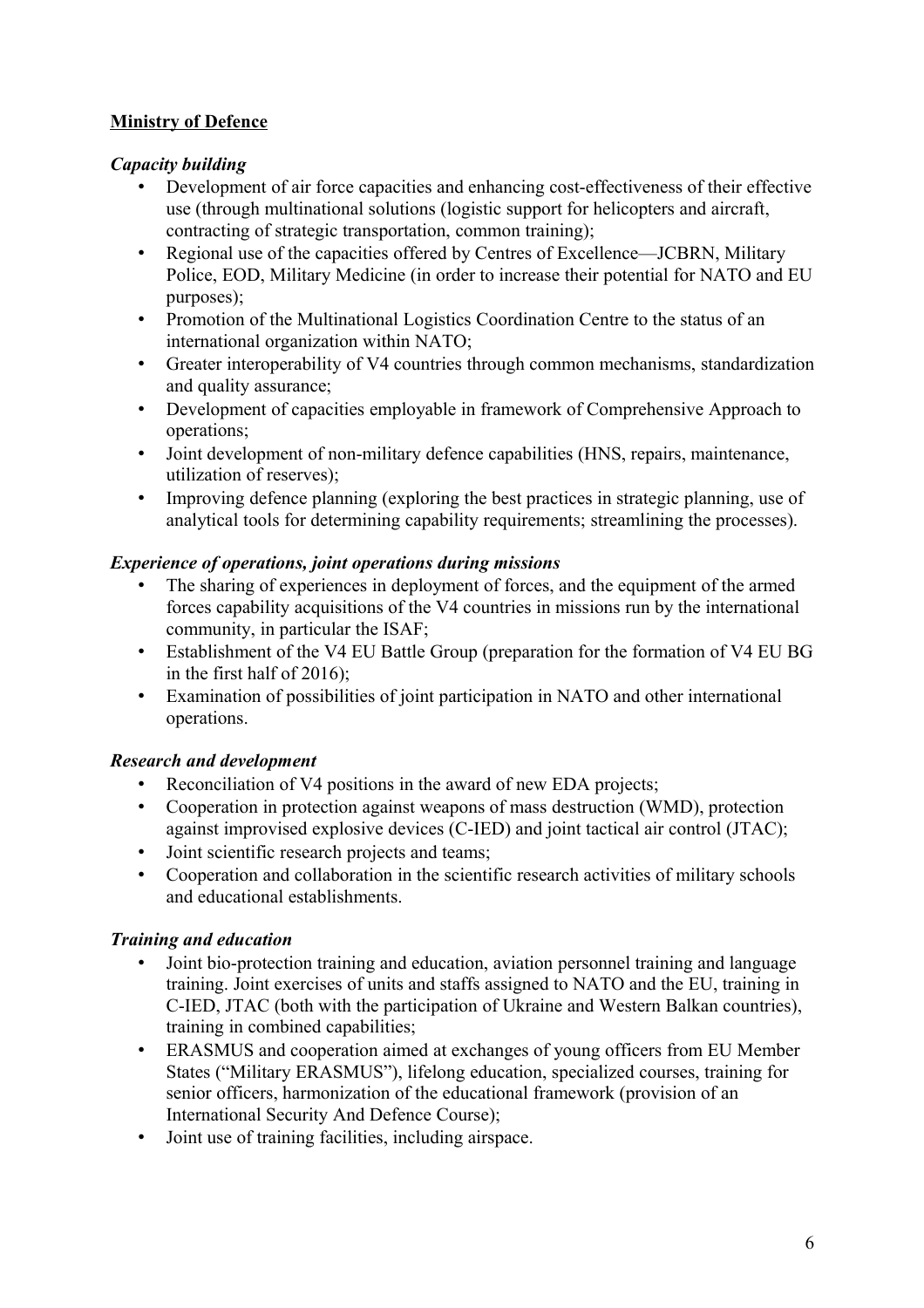#### *Armaments*

• Improvements in current cooperation under the V4 Memorandum of Understanding, with a focus on NBC, air defence, 21st Century Soldier, strategic and tactical transportation, and offset policy.

# *Development of partnerships*

- Regular meetings of the personnel management of the armed forces of the V4 countries in order to unify procedures and exchange experience;
- Assistance to third countries seeking to integrate into NATO and the EU (the Western Balkans, Eastern Europe);
- Explore possibilities and interest of Eastern Partners on cooperation on CSDP.

# **Ministry of the Interior**

# *V4 cooperation within the EU*

- Negotiations and coordination in the implementation of the Multi-annual programme 2010–2014 regarding the area of freedom, security and justice (the Stockholm Programme) and the Internal Security Strategy;
- Coordination of activities to promote V4 candidates to various EU agencies;
- Support for the enlargement of the Schengen area to include Bulgaria and Romania;
- The strengthening of solidarity in visa reciprocity:
- The coordination of V4 activities with the activities of the Salzburg Forum.

# *Law enforcement*

- Surveillance on methods of entry and routes used by illegal immigrants, and on methods for the attempted legalization of their stay in V4 countries and crime connected with the illegal migration;
- Common definition of high-risk countries, cooperation with these countries and exploitation of best practice in the work of immigration police officers in high-risk countries as well as in the framework of police cooperation, including police intelligence exchange, regional threat assessments and police actions;
- Identification of high-risk groups of foreigners residing in V4 countries;
- Greater cooperation between border guard institutions at the international airports of V<sub>4</sub> countries:
- Practical cooperation in cross-border surveillance and hot pursuit (the organization of joint exercises, the creation of standard forms);
- The coordination and standardization of joint police cooperation centres at the border;
- Cooperation in the use of the SIS and cooperation between SIRENE bureaux nurturing of the tradition of a Central European conference of SIRENE operators, a common approach to the SIS II project, the sharing of experience in the implementation of new SIS II functions, cooperation in the search, in particular for missing children, and in target search, practical cooperation in further developing of international cooperation among European Network Fugitive Active Search Teams.

# *Asylum and migration*

- Continued implementation of the Joint Declaration on Building Migration Partnerships and the promotion of cooperation with Eastern and South-Eastern partner countries involved in the Prague Process;
- Support of the Polish EU Presidency in the preparation of the second Prague Process Ministerial Conference in Poznan (3–4 November 2011);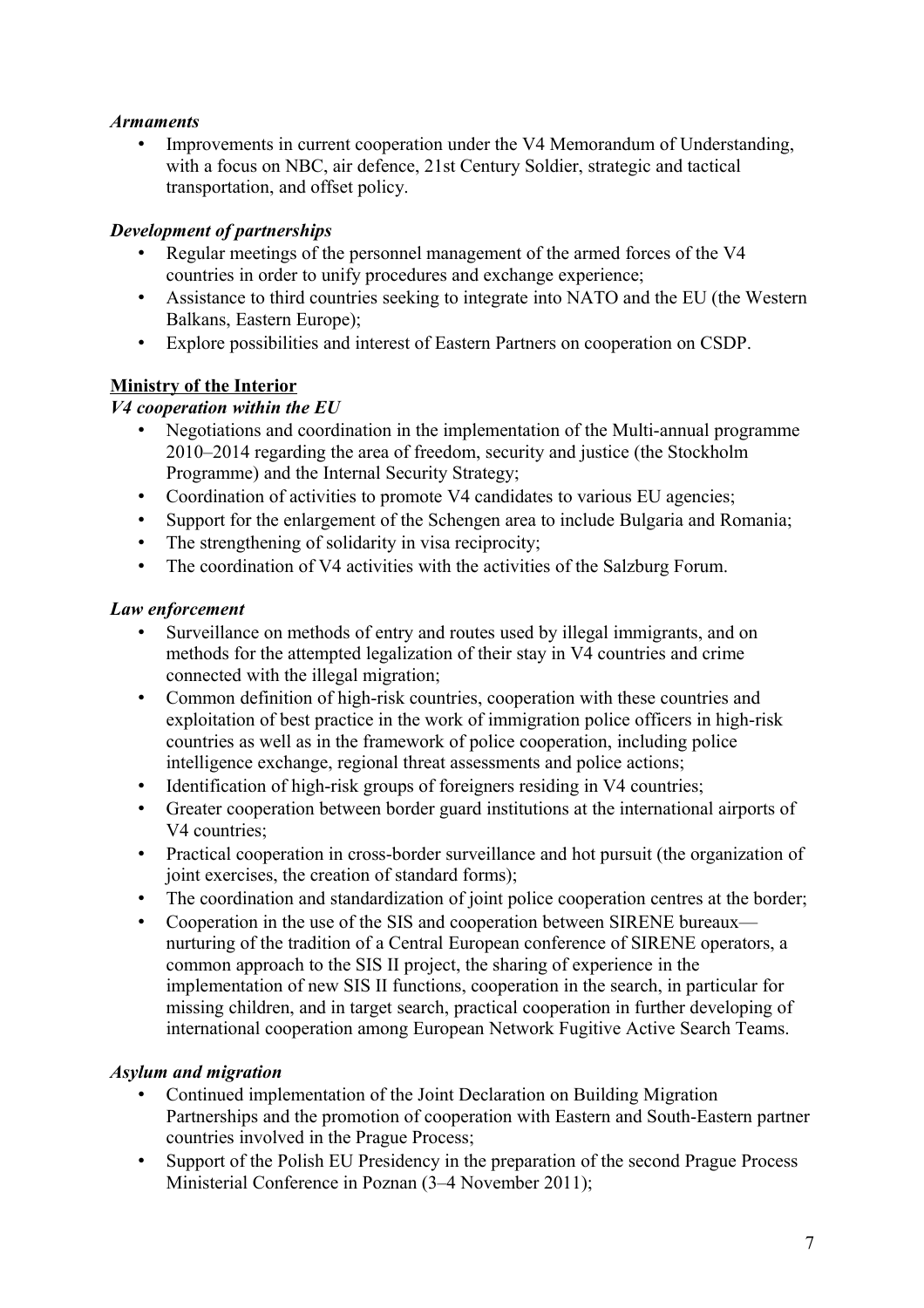• Close coordination ahead of the Schengen evaluation in 2012–2013.

#### *Security policy*

- Closer cooperation in combating extremism within the V4/Austrian Working Group on Combating Extremism, and the involvement of other Central European countries;
- Initiation of the possibility of including, on the agenda of the Polish EU Presidency, the issue of extremist websites maintained by European extremists in third countries, and the initiation of talks on this matter with foreign partners.

#### *Disaster Management*

• Increasing our efficiency in the prevention of and response to natural disasters; in particular floods.

#### *Public administration*

- The preparation of a study comparing the codes of ethics in the public administrations of the V4 countries, a workshop on working with the code and on ethics in the present time;
- Lecture and round table discussion on employee motivation in times of economic crisis;
- The preparation of a study on the measures taken in public administration in response to the economic crisis, round table discussion concerning impact of the crisis on the both central and local and regional government, crisis as a reform and transform opportunity;
- Discussion on the disbursement of resources from Structural Funds for public administration projects and introducing best practices.

# *Civil protection*

• Arrangements for a common V4 approach to consultations on the revised EU Civil Protection Mechanism and the review of the Council Directive on the identification and designation of European Critical Infrastructures by the Council's Working Group on Civil Protection (PROCIV).

#### *Fire protection*

• Cooperation by V4 countries in the field of fire protection, civil protection and civil emergency planning at national, regional and local level.

# **Ministry of Finance**

#### *EU budget*

• Consultation on the EU's next multiannual financial framework starting from 2014. Apart from the EU budget expenditure policies the consultation will be also focused on own resources, flexibility, utilisation of financial instruments and possible scope for project bonds.

# *Fiscal rules*

• Consultation on the national fiscal rules in connection with the impact of the global crisis and modification of the Stability and Growth Pact.

# *Tax and customs duties*

Regular High level coordination meetings to discuss matters of common interest such as EU legislation proposals, cooperation in enforcement of excise duties and customs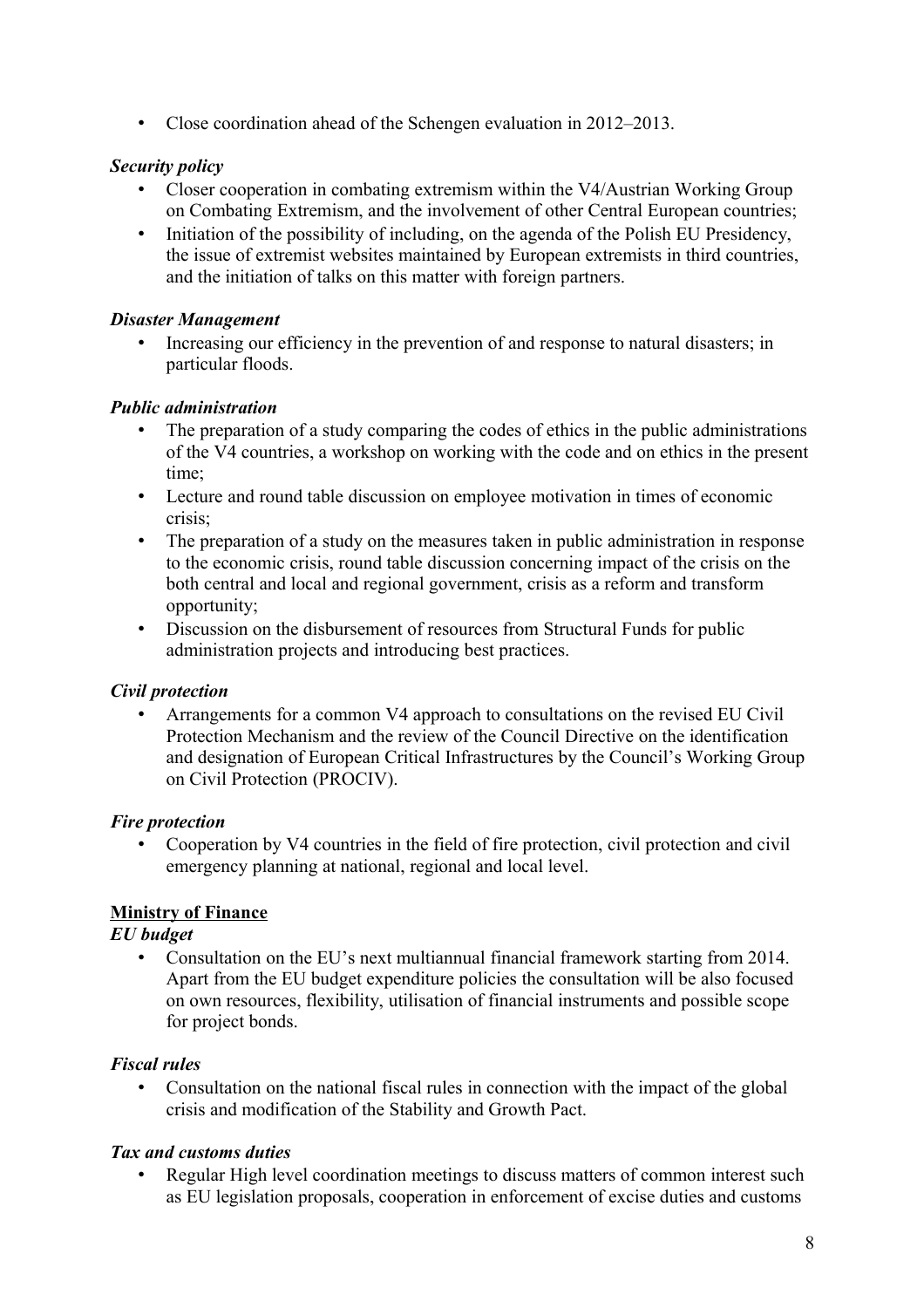legislation, general matters of excise duties and customs, common measures and cooperation at the EU external border;

- The development of V4 cooperation in preventing, detecting and combating violations of customs and tax legislation—particularly with regard to excisable goods, especially in the area of monitoring of movement of mineral oils, and textiles; the development of cooperation between customs administrations in the protection of intellectual property rights. More effective V4 cooperation within the EU in the fight against VAT evasion through administrative cooperation;
- Support the possibility of exchange of information about the goods moving through the eastern external border of the EU to ensure safety and security, trade facilitation and proper application of the customs legislation.

# **Ministry of Culture**

Support for the implementation of specific projects agreed in the framework of cooperation among the culture ministries of the V4 countries:

- Colloquium of V4 library and information workers;
- Working group on cultural heritage;
- Summer School of UNESCO Heritage Conservation and Management;
- Coordination in the process of preparing for the future programming period after 2013;
- Continued exchanges of information and experience in the use of Structural Funds;
- Discussion of political and social changes in 1989 and their influence on theatre in the V4 countries;
- Support for the establishment of a European digitization registry in order to reduce duplication in the creation of digital documents;
- Support for the preservation, promotion and presentation of traditional folk culture, support of the awareness of regional identity in V4 countries;
- Initiation of a debate on the opportunities for joint presentations of Visegrad Group countries at major international events (book fairs, film and theatre festivals, etc.).

# **Ministry of Industry and Trade**

#### *Energy*

- Further the interconnection of electricity markets between the Czech Republic and Slovakia, promote the introduction of market coupling in other profiles of V4 Member States and strengthen connections between V4 Member States in relation to neighbouring countries (in particular, all ENTSO-E countries);
- Development of gas interconnections, searching for possible alternatives to supply from the Druzhba pipeline in the oil sector;
- Coordination at the level of Council working parties (particularly WP H7 Energy) and European Commission committees, the High Level Group on Energy (especially when dealing with infrastructure projects), Energy Council meetings and the High Level Group on North-South Interconnections.

# *Economic and trade relations*

- Closer bilateral and joint economic and trade cooperation, the promotion of trade and investment at joint multilateral and regional levels; of experience in economic and trade policy and in the implementation of the Europe 2020 strategy;
- Workshops for the staff of SOLVIT centres and Product Contact Points.

# *Reducing administrative burdens*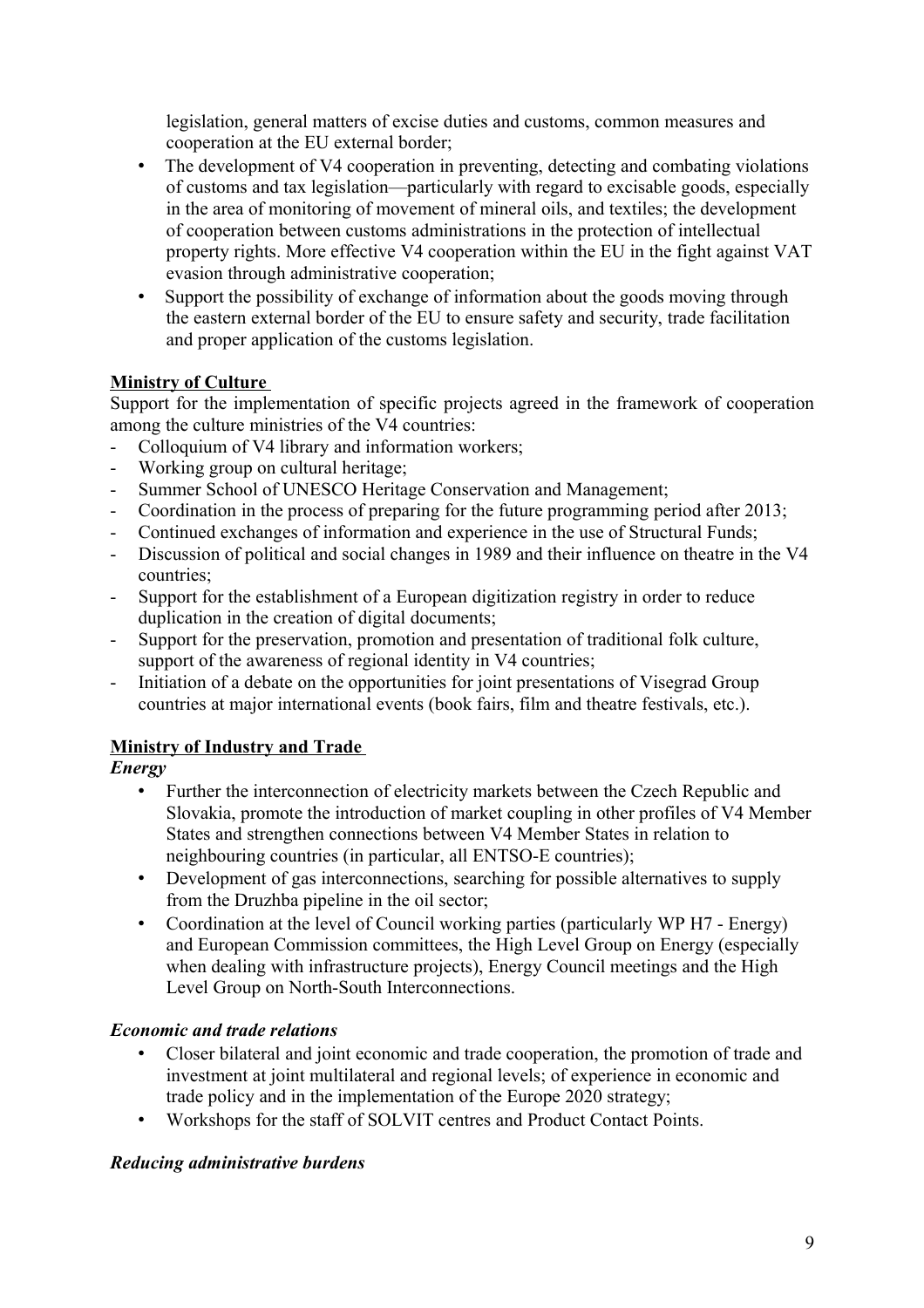• The provision of information to partners on the pilot project to reduce administrative burdens—seminar and panel discussion, exchange of experience.

#### *Clusters*

• Continuation and full support of the ClusterCOOP project, initiated on the basis of the Memorandum (signed on 26 November 2009) on cooperation of V4 countries in the field of clusters, led by the Hungarian Ministry of National Economy in the framework of the EU's Central Europe Programme.

#### **Ministry of Justice**

- Implementation of a Memorandum on Cooperation in information technology, the creation of a joint working party to address collaboration between the IT experts of different ministries;
- The provision of legal aid in cross-border disputes (the implementation of Council Directive 2002/8/EC of 27 January 2002);
- Cooperation in the field of judicial training, developing joint training modules, sharing information, organising exchange programs;
- Intense cooperation and possibly coordination of positions concerning EU legislative proposals negotiated within the field of civil and criminal law and judicial cooperation;
- Closer cooperation between the V4 and countries in the Western Balkans—invitations to ministers from Western Balkan countries to attend some meetings of V4 justice ministers.

# **Ministry of Healthcare**

- Regular consultations on the positions of V4 countries regarding the legislative proposals currently discussed in EU bodies;
- Preparations for the implementation of the Directive of the European Parliament and of the Council on the application of patients´ rights in cross-border healthcare;
- Continued deepening of cooperation between public health protection and support authorities, with a particular focus on the exchange of information regarding the epidemiological situation in the border regions of V4 countries.

#### **Ministry of Labour and Social Affairs** *Future ESF (2014-2020)*

Closer cooperation and coordination of national positions in process of negotiations of the EU legislative proposals for 2014+ programming period, in particular the role of the ESF in implementing the Europe 2020 strategy and in the EU's future cohesion policy, with special focus on:

- Promotion of the employment of older workers, promotion of learning new skills for new jobs (including exchange of information and experience on the European regulation of professions in the field of professional qualifications for the introduction of European professional cards);
- Promotion of the employment of parents (the reconciliation of work and family life, functioning and development of child care institutions and alternative forms, spreading of family-friendly employment—including exchange of information and experience and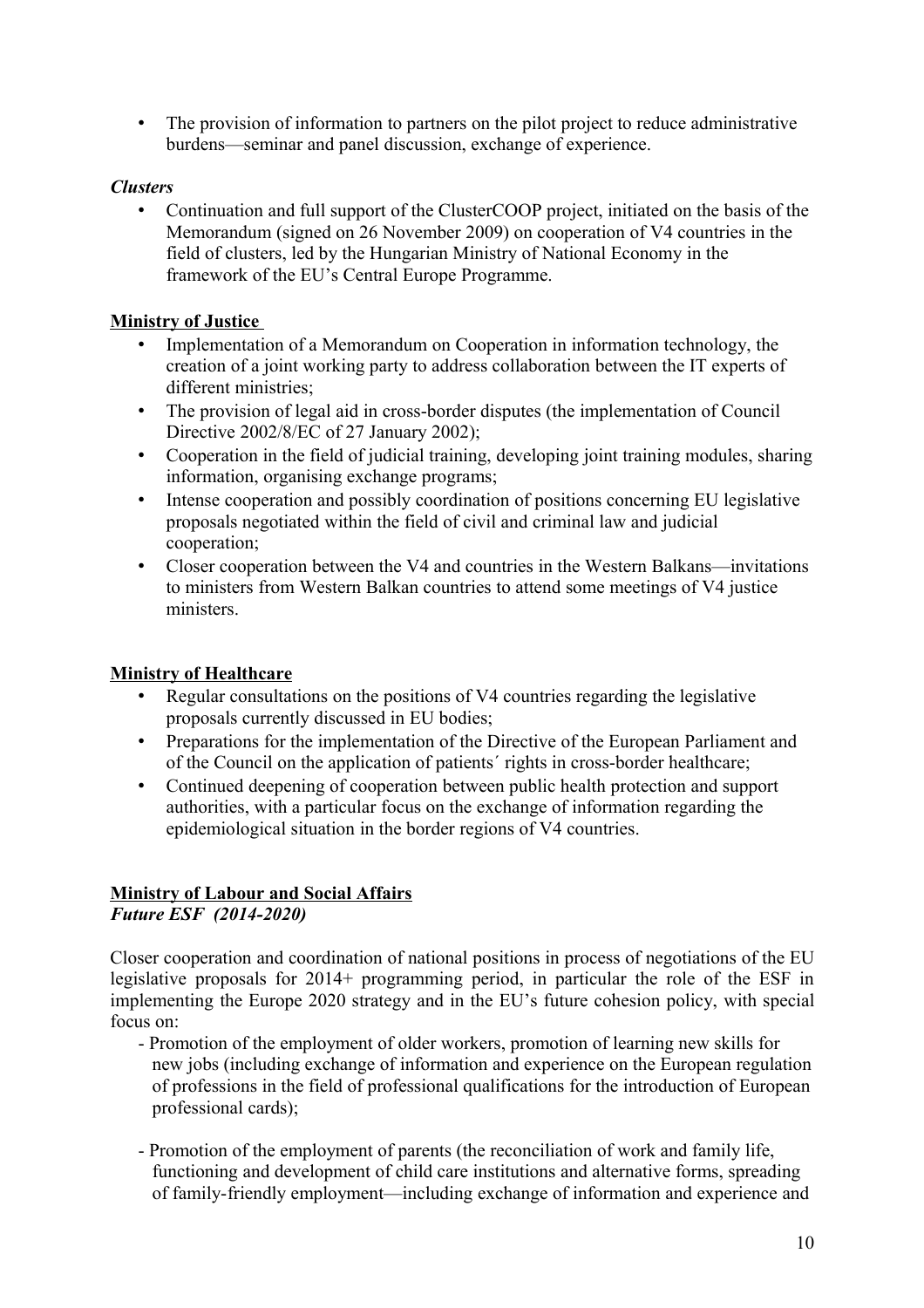considering possible follow-up of the HU PRES and PL PRES in family policy and demographic issues and potentials of a possible 2014—European Year of of Families);

- Promotion of employment, education and training of persons with disabilities (incl. development of V4 cooperation and coordination of national positions towards the European Disability Strategy 2010–2020).
- Supporting alternatives of modern attitudes towards foster care and deinstitutionalisation of children´s homes (including exchange of information and experience).

#### **Ministry of Education, Youth and Sports**

#### *Education*

- A ministerial/senior officials meeting on education issues reflecting the priority areas of the Czech V4 Presidency;
- Enhancing close cooperation within the EU structures reflecting common regional challenges and priorities especially with respect to the agenda of the Polish Presidency of the EU Council;
- Increase in the number of high-school exchange visits by assisting in the search for partner schools abroad, e.g. cooperation with educational associations and Czech missions;
- Exchanges of experience between teachers in the field of entrepreneurship education, by means of professional training programmes for teachers at foreign schools and, where appropriate, companies.

#### *Higher education, science and research*

- The shared use of existing infrastructures, the creation of a database of technological innovations;
- The preparation of common positions on the Eighth Framework Programme and the Innovation Union; cooperation in the spending of European funds from the current Seventh Framework Programme, with a possible emphasis on cooperation with Eastern Partnership countries;
- Closer cooperation with Western Balkan countries on the transfer of knowledge and assistance in research and development;
- Enhancement of the cooperation between research and academic centers of V4 countries in the area of the most sophisticated Technologies and research: information technology, biotechnology, nanotechnology, alternative energy sources and fuel systems;
- Coordination of inter-university language learning projects.

#### *Youth*

- Meeting of V4 countries' experts on youth issues, follow-up on the conclusions from the meeting during Slovak Presidency;
- Support for young volunteers in the European Year of Volunteering 2011, including a special focus on countries on Eastern Partnership countries during the PL PRES;
- Establishment of supporting structures for national delegates of V4 countries for preparations of common positions for negotiations in Youth Working Party, Youth in Action, Programme Committee and European Steering Committee for Youth of the Council of Europe.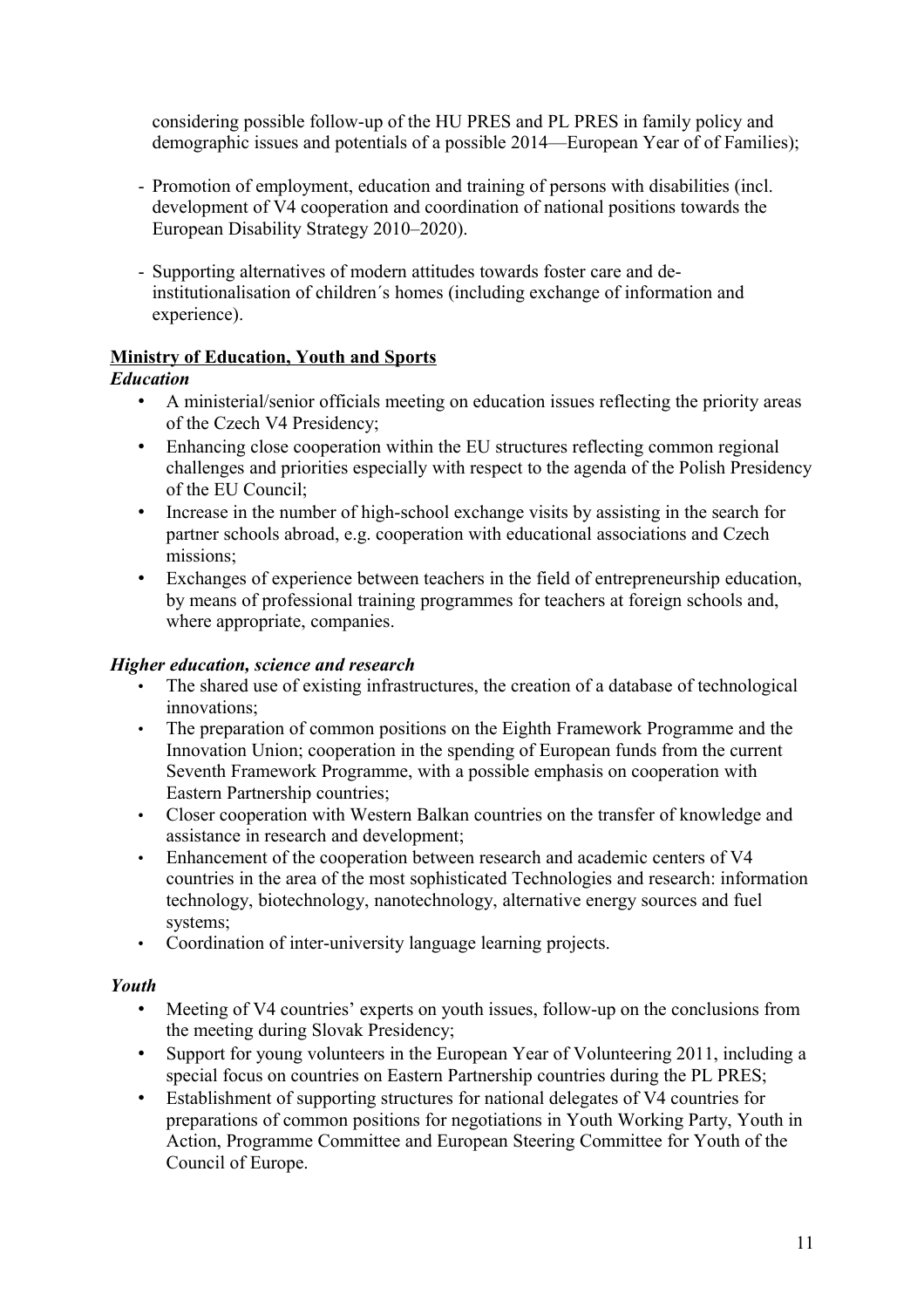# *Sport*

18th meeting of the V4 Steering Committee of the "Olympic Hopes" sports competitions (experts/representatives of the V4 ministries in charge of sports issues) in the Czech Republic.

# **Ministry of the Environment**

- Discussion on the preparation for the EU's Seventh Environment Action Programme and its priorities;
- Environmental dimension of the Europe 2020 Strategy and National Reform Programmes;
- Discussion on the EU's 2014–2020 budgetary framework and its environmental aspects;
- Configuration of the future cohesion policy for the environment after 2013 (water, waste, soil, air, climate change, protection against flooding and droughts), with a particular focus on climate and energy policy in relation to the future of the Environment Operational Programme;
- Discussion on air quality measures;
- The Czech Republic will seek to coordinate V4 countries' positions in the preparation of the UN Conference on Sustainable Development in Rio de Janeiro to mark the 20th anniversary of the Earth Summit and to exchange V4 countries' positions/views in the preparation of the UN Conference on climate change in Durban, South Africa.

# **Ministry of Agriculture**

In agriculture, the Czech Presidency will focus mainly on the core issue of the future of the Common Agricultural Policy (CAP), as the Commission is expected to publish legislative proposals on the future shape of the CAP and on other priority issues related to food quality and safety and renewable energy sources during the Czech Presidency of the V4.

# *Common Agricultural Policy*

- Joint promotion of fair conditions under the CAP after 2013 for farmers in all EU Member States;
- Discussion on the topic of "active farmer";
- Coordination of risk and crisis management, which, according to a current Commission proposal, should be incorporated into the second pillar (the efficiency of the new tool proposed by the Commission and compatibility between the first and second pillars);
- Discussion on the potential impacts of greening as a mandatory component of direct payments, the optimal cohesion between the first and second pillars, and the elimination of overlapping measures under the pillars;
- Discussion on the state-of-play of LFA;
- Discussion on other current CAP topics following the publication of legislative proposals on the future CAP.

# *Food quality and safety*

- Coordination in a discussion on the proposal for a regulation of the EP and of the Council on the provision of food information to consumers.
- Coordination in the field of quality policy—a discussion on the proposal for a regulation of the EP and of the Council on agricultural product quality schemes and on